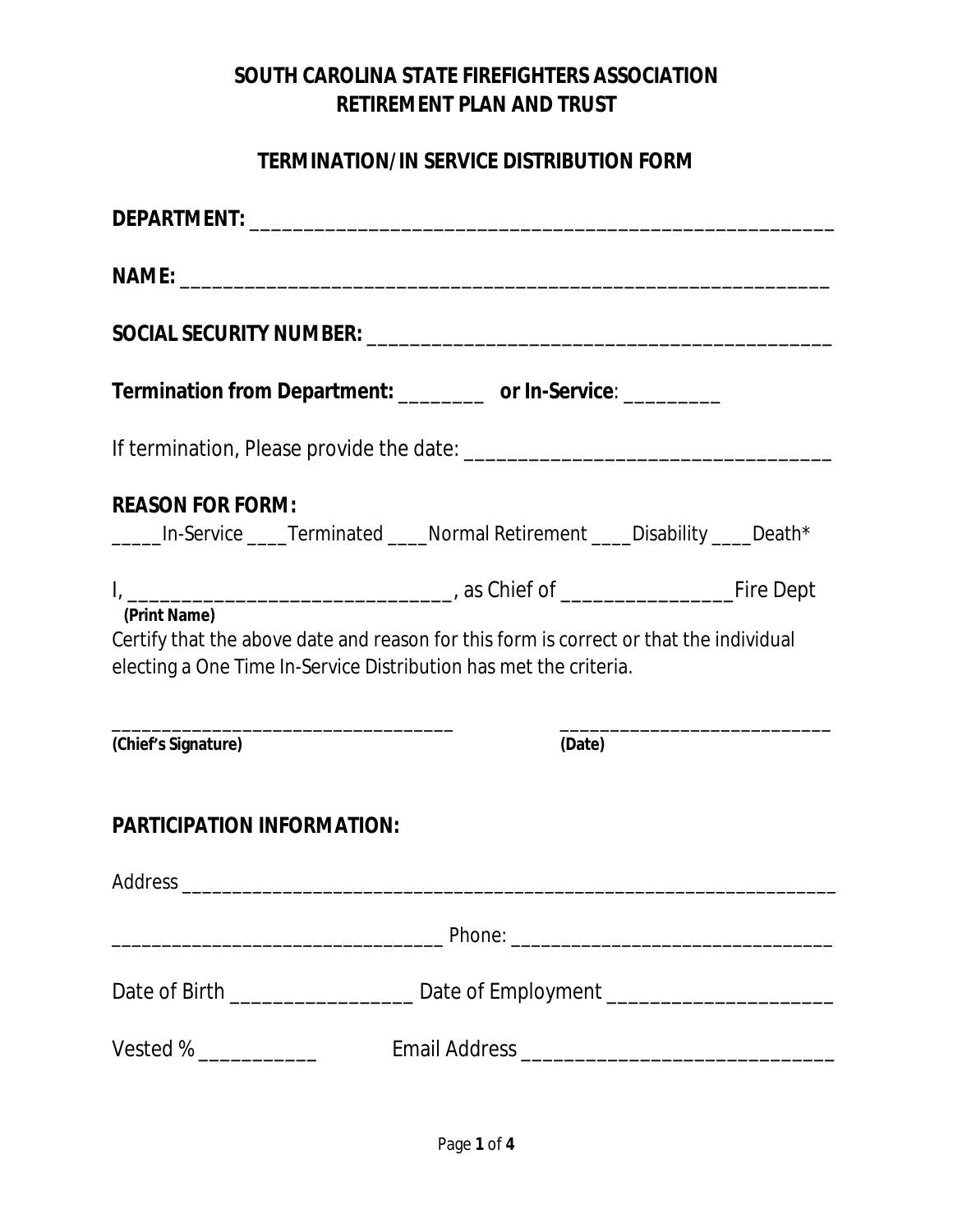

Unless you have reached one of the following criteria to receive a pay-out or rollover from your 1% fund:

*20 yrs. of Service (with that dept.), Retirement Age (of that dept.), Disability or Death\* A Paid Firefighter can rollover to another Qualified Plan*. *\*For Beneficiary Only\**

# **METHOD OF DISTRIBUTION (CHECK ONE)**

\_\_\_\_\_ LUMP SUM TO PARTICIPANT OR BENEFICIARY (Taxable Distribution)

- \_\_\_\_\_ 20 Years of Service (with that dept)
- \_\_\_\_\_ Retirement Age (of that dept)
- $\bullet$  \_\_\_\_\_\_ Disability
- $\bullet$  \_\_\_\_\_\_\_ Death
- \_\_\_\_\_ ROLLOVER DISTRIBUTION
- \_\_\_\_\_ IN-SERVICE ROLLOVER
	- \_\_\_\_\_ 20 Years of Service (with that dept)
	- \_\_\_\_\_ Retirement Age (of that dept)

## **TIMING OF DISTRIBUTION (CHECK ONE)**

- \_\_\_\_\_ PAY IMMEDIATELY
	- I understand I will not share in the earnings allocation from the prior valuation date. *Valuation dates are June 30th and December 31st of each plan year.*
- \_\_\_\_\_ PAY AFTER THE NEXT VALUATION DATE
- \_\_\_\_ DEFER UNTIL NORMAL RETIREMENT AGE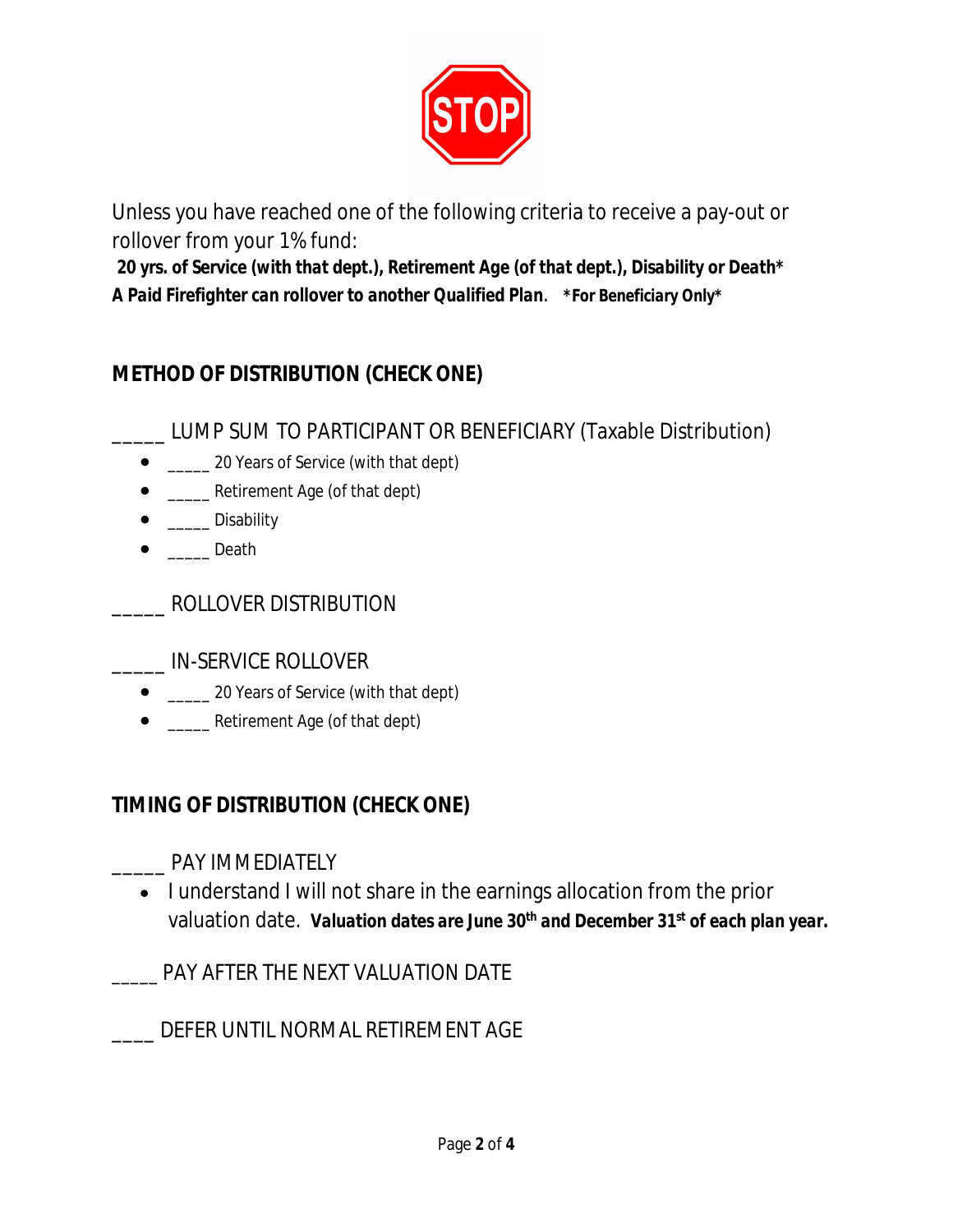#### **SPECIAL TAX NOTICE**

I, \_\_\_\_\_\_\_\_\_\_\_\_\_\_\_\_\_\_\_\_\_\_\_\_\_\_\_\_\_\_\_\_\_\_\_, have received and reviewed the Special Tax Notice Regarding Plan Payments.

I realize a 20% Federal Income Tax Withholding will be deducted on all distributions paid directly to a participant or beneficiary from an eligible retirement plan. There will be no State Income Tax deducted. There is a \$40.00/1099 & Check Processing Fee which will be deducted from the gross amount.

### **\*BENEFICIARY INFORMATION: (In case of death of the participant only)**

 $NAME:$ 

ADDRESS:

| SOCIAL SECURITY NUMBER: |  |
|-------------------------|--|

#### **SIGNATURES**

PARTICIPANT/BENEFICIARY: \_\_\_\_\_\_\_\_\_\_\_\_\_\_\_\_\_\_\_\_\_\_\_\_\_\_\_\_\_\_\_\_\_\_\_

SPOUSE: \_\_\_\_\_\_\_\_\_\_\_\_\_\_\_\_\_\_\_\_\_\_\_\_\_\_\_\_\_\_\_\_\_\_\_